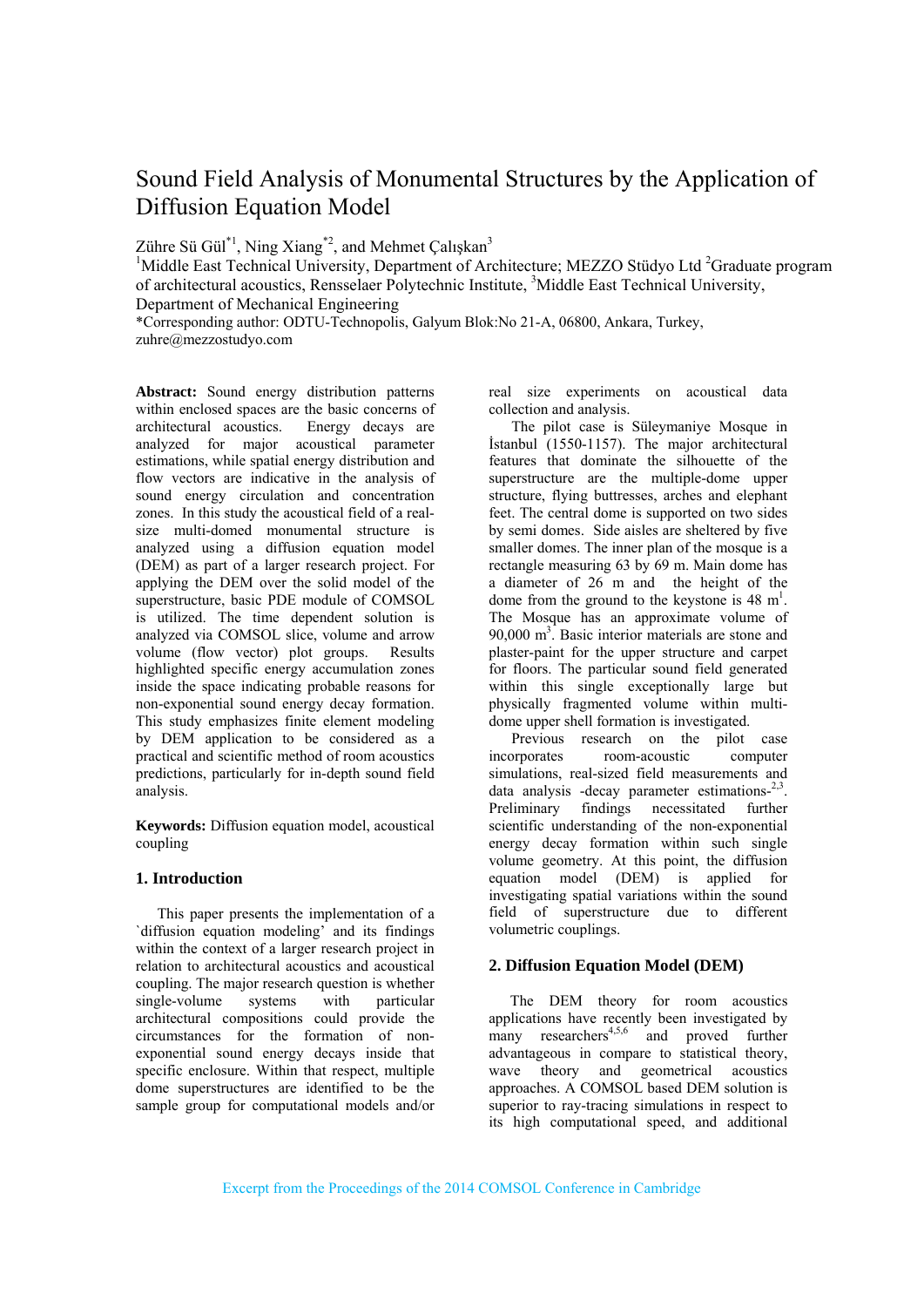outputs of spatial energy and flow vector analysis.

In application of DEM analysis to the pilot case initially the solid geometry of the superstructure, relying on the latest field drawings<sup>7</sup>, is generated using AutoCAD. The model is imported in COMSOL Multi-physics v4.03. The basic coefficient form PDE module is utilized in defining domain and boundary equations of the DEM as explained in the following.

#### **2.1. Interior Diffusion Equation**

In the presence of an omni-directional sound source within a room or region/domain (V) with time-dependent energy density  $q(r, t)$ , the particle density or the acoustic energy density  $(w)$  at a position  $(r)$  and time  $(t)$  is;

$$
\frac{\partial w(r,t)}{\partial t} - D\nabla^2 w(r,t) + cm w(r,t) = q(r,t), \quad \in V
$$
\n(1)

where,  $\nabla^2$  is the Laplace operator, **D** is the 'diffusion coefficient',  $\boldsymbol{\epsilon}$  is the speed of sound and  $\boldsymbol{m}$  is the coefficient of air attenuation. Diffusion coefficient  $\boldsymbol{D}$  in eq. (1) is a term that takes into account the room morphology through its mean free path which is;

$$
D = \frac{\lambda c}{3} = \frac{4Vc}{3S} \tag{2}
$$

where,  $\lambda$  is the mean free path,  $\epsilon$  is the speed of sound,  $\bf{V}$  is the volume of the room and  $\bf{s}$  is the total surface area of the room. In eq. (1) the source term  $q(r, t)$  is zero for any subdomain where no source is present. In the theory of the diffusion of particles by scatterers, a point source emitting *q* particles per second is modelled by a source term equal to  $q\delta(r-r_s)$ , where  $r_s$ denotes the position of the source. Similarly, in a room-acoustics problem, for time-dependent solutions a point source with an arbitrary acoustic power of  $P(t)$  can be modelled as follows;

$$
q(r_s, t) = P(t)\delta(r - r_s)
$$
\n(3)

where,  $\delta$  is the Dirac-delta function.<sup>4,6</sup>

Equation (3) is defined as a point source within coefficient form PDE, in given coordinates (*imam* at *mihrab* position). Step function is used for providing gradual/continuous decrease on the source power from initiation to cut off within a very short time span (0.1s).

#### **2.2. Boundary Conditions**

The boundary condition that is established to include the energy exchanges on enclosing surfaces is expressed as follows;

$$
f(r,t) \cdot n = -Dw(r,t) \cdot n = A_X c w(r,t), \quad on \ S
$$
\n(4)

where, **c** is the speed of sound,  $A_{\overline{x}}$  is an exchange coefficient or the so called *absorption factor*. For implementation over the case Mosque, given the fact that the room has an absorptive carpet floor -for specific octave bands- versus a low absorptive/reflective upper shell, the boundary condition fits best to the modified mixed boundary model. For the mixed boundary conditions the absorption factor is defined as follows<sup>5</sup>;

$$
A_X = A_M = \frac{\alpha}{2(2 - \alpha)}\tag{5}
$$

Combining eq. (4) and eq. (5) gives the resulting system of the boundary equation, as follows;

$$
-D\frac{\partial w(r,t)}{\partial n} = \frac{ca}{2(2-a)}w(r,t), \qquad on \, s \quad (6)
$$

Sound absorption coefficient information for the upper shell structure (stone-paint) and the floor (carpet) are implemented in boundary/ absorption term under flux/source, for manually selected boundaries. The mean free path of the room is estimated to be 18.26 m, and accordingly the mean free time of the room is  $0.053 \times$ Maximum mesh element sizes are selected to be much smaller than the mean free path.

Eqs.  $(1)$ ,  $(3)$  and  $(6)$  are solved for total of 124,788 linear Lagrange-type mesh elements (Figure 1). In a time-dependent solution, resulting  $w(r, t)$ 's after relevant logarithmic scaling, are used for spatial sound energy density distribution and sound energy flow vector analysis.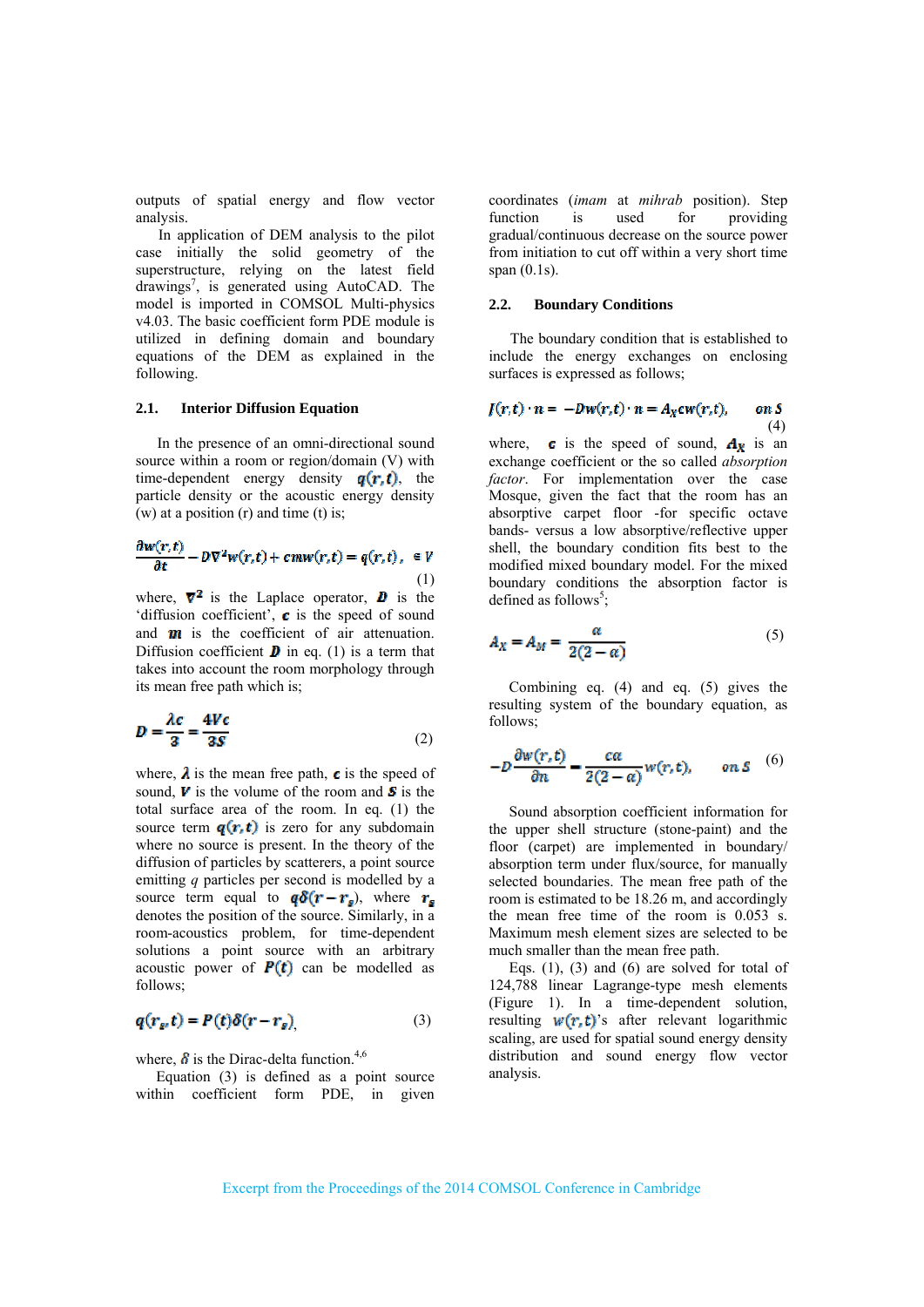

**Figure 11.** Süleymaniye Mosque solid mesh model

### **3. Results and Discussion**

For visualizing spatial sound energy level distributions, the DEM solution of the pilot study is presented for 250 Hz and 1000 Hz as sample octave bands. The source is in front of *mihrab* wall (standing *imam* position); a representative case for common mosque prayer use. In Figure 2 volume and slice plots are given for 1 kHz at 0.1s indicating the ignition of the sound source and the direct sound effect. In Figure 3, the same conditions are given for time 2 s, indicating a sample period after steady-state condition, where the reverberation tail is in drop. All time intervals closer before and after this time shows a similar trend. Two dimensional mapping of impulse-response derived sound-energy flow vectors are illustrated over section through the *mihrab* wall for 250 Hz, for initial time decay periods (Figure 4).





Figure 22. Spatial sound energy level (dB) distribution; volume and slice plots of Süleymaniye Mosque DEM solution, for 1 kHz, time: 0.1 s. a) axonometric view, b) plan view, c) section through the mihrab wall, central axis, d) section parallel to the mihrab wall, central axis

As observed in Figure 2 the concentration of sound energy density is at the front part of the *mihrab* wall, where the point source is defined. The energy starts to flow from *mihrab* wall towards the back of prayer hall, while, at this point the central dome and back wall aisles has not been completely filled with the sound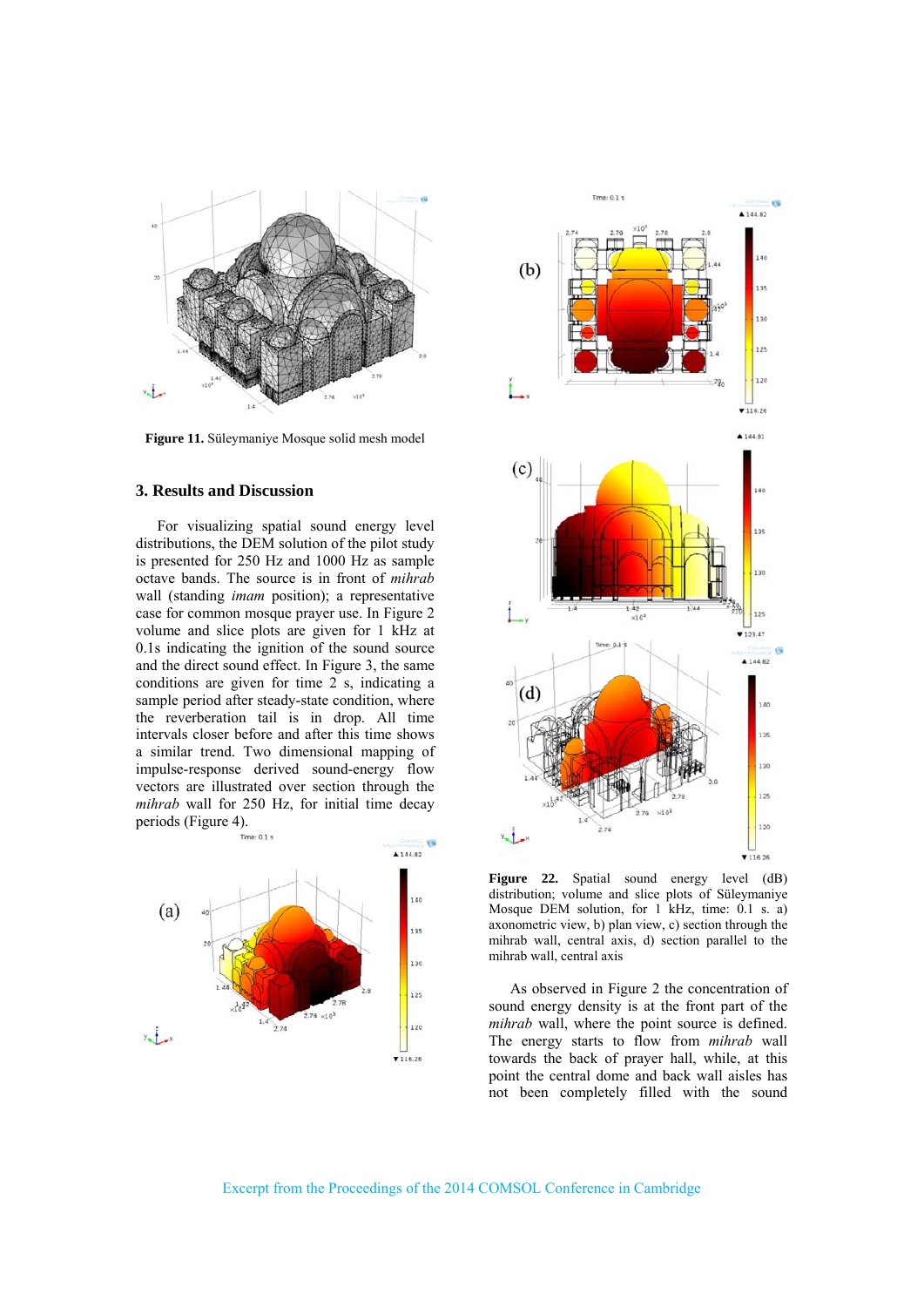energy. The inverse section (Figure 2d) indicates a more even distribution and an average sound level. The zones closer to the floor (receiver/prayer heights) underneath the central dome at that direct sound period get more energy in compare to prayer locations in front of the back wall and get least underneath back wall corner domes.





**Figure 33.** Spatial sound energy level (dB) distribution; volume and slice plots of Süleymaniye Mosque DEM solution, for 1 kHz, time: 2 s. a) axonometric view, b) plan view, c) section through the mihrab wall, central axis, d) section parallel to the mihrab wall, central axis

From Figure 3 plots it can be clearly observed that at this state the sound energy is concentrated at the central axis underneath the main dome and the semi-domes. From this point out, the energy center is the central dome, with its comparatively reflective surfaces and focusing geometry. In architectural acoustics terms, it is beneficial that the dome focusing area is completed much above the receiver height. On the other hand, this energy accumulation center keeps feeding energy back to the floor area, as can be seen from following flow vectors (Figure 4). Another point is that, the side aisles underneath the secondary domes gets substantially less energy compared to the *mihrab* wall section (Figure 3c). This energy fragmentation indicates the zone underneath the main and the secondary domes to work as of a reverberation chamber, while the aisles are fairly dead areas that get later energy feedback from the central zone.

Figure 4, involves supportive arrow volume plots of three-dimensional impulse-response derived sound-energy flow vectors, for 250 Hz. In this case the interval between 0.1 s to 2 s is selected for specific time zones. According to the arrow vector analysis the flow return is around 0.7 s. After 1 s, the energy is stabilized at the central upper zone (main dome), and starts feeding back the rest of the mosque's prayer zones.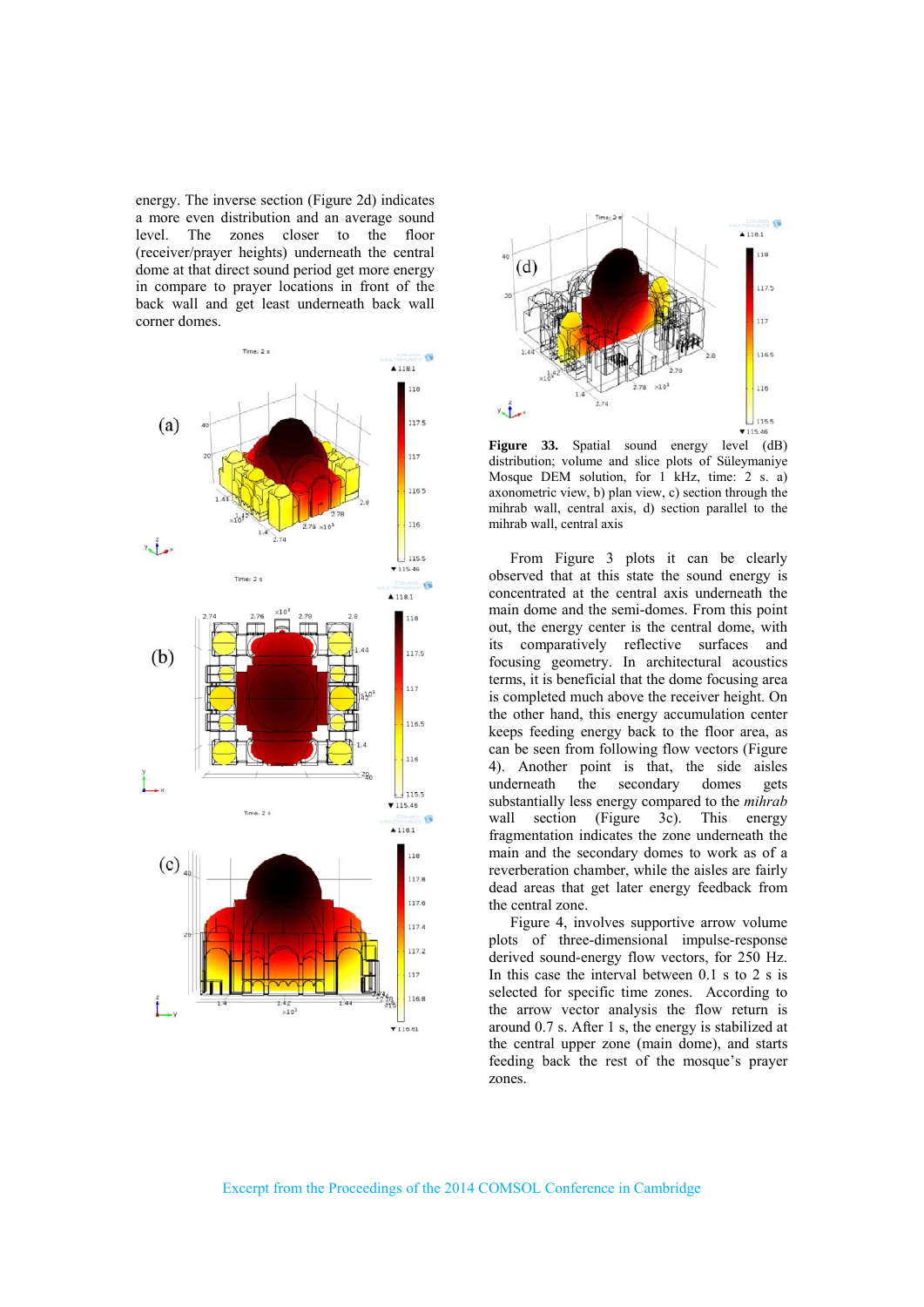

Excerpt from the Proceedings of the 2014 COMSOL Conference in Cambridge